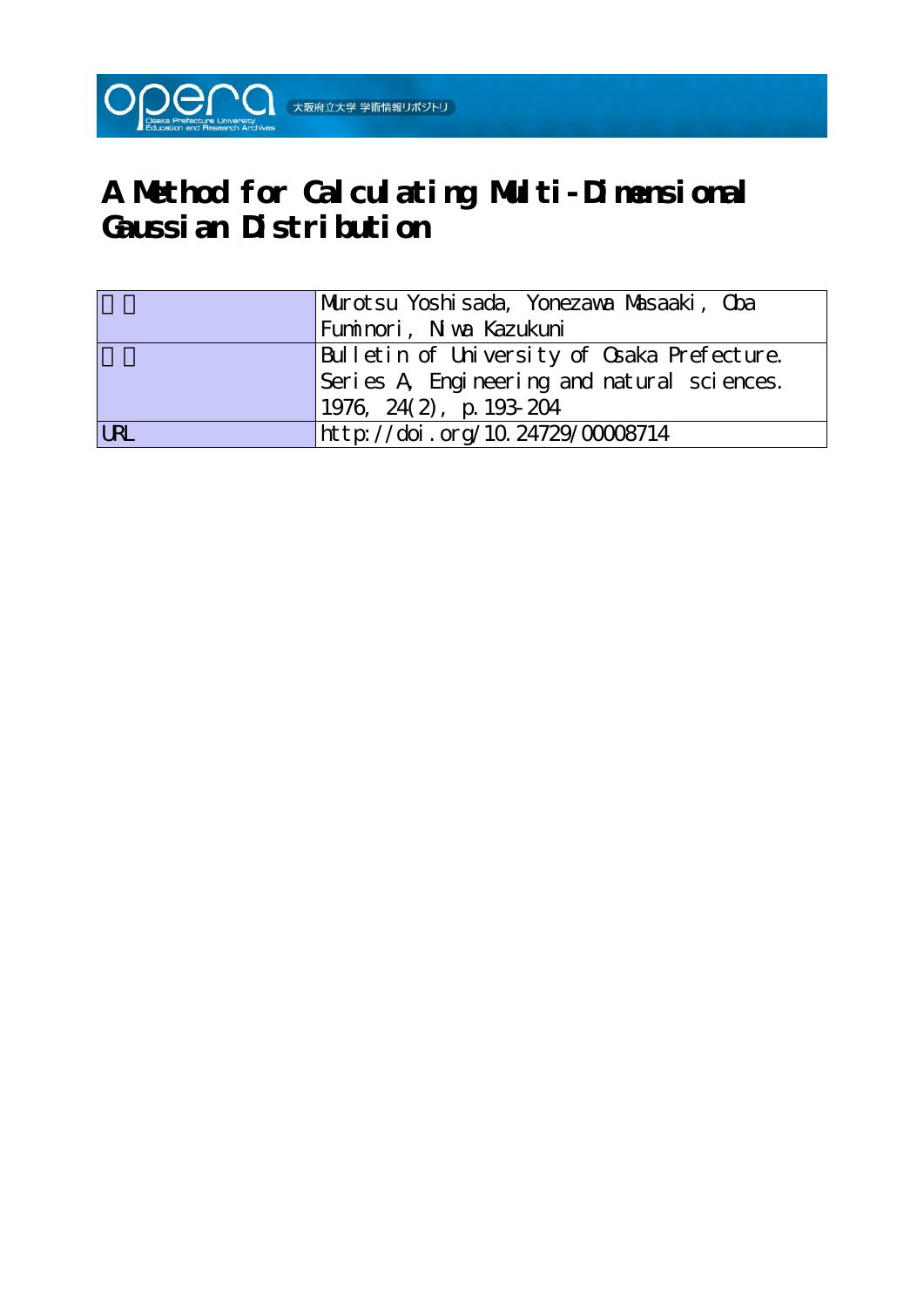# A Method for Calculating Multi-Dimensional Gaussian Distribution

Yoshisada MuRoTsu\*, Masaaki YoNEzAwA\*\*, Fuminori OBA\*\*\* and Kazukuni NiwA\*\*\*\*

(Received November 15, 1975)

 A method for calculating multi-dimensional Gaussian distributions is pro posed, using the Hermite polynomial expansion method. An algorithmic proce dure is developed for calculating probability distribution functions of arbitrary dimensions taking account of moment terms up to an arbitrary order. Numerical examples are provided to demonstrate the applicability of the proposed procedure.

#### 1. Introduction

 Multi-dimensional Gaussian distribution has been widely used in science') and engineering<sup>2)</sup>, and its properties are discussed in many literatures on statistics<sup>3)4</sup>). For the calculation of probability distribution functions  $(p.d.f.)$ , multiple integrals must be performed by direct numerical integration or by transforming them into single integral using orthogonal transformation. However, it does not seem to the authors that these methods may be efficient for a fast numerical calculation of multi-dimensional Gaussian probability distribution functions.

 In this paper, the Hermite polynomial expansion method is applied for calculating multi-dimensional Gaussian distributions. Through this method, multiple integrals encountered in the calculation of the  $p.d.f.$  are reduced to term-by-term integration of one variable, which saves greatly computational efforts. An algorithmic procedure is developed for calculating the  $p.d.f.$  of arbitrary dimensions taking account of the moment terms up to an arbitrary order. Numerical examples are presented for demonstrating the applicability of the proposed method. Are discussed the effects of correlation coefficients, the order of mement terms and the dimensions of the  $p.d.f.$  on the resulting values of the  $p.d.f.$  and the computer processing time.

# 2. Hermite Polynomial Expansion of Multi-dimensional Gaussian Distribution

The probability density function of a  $k$ -dimensional Gaussian distribution is written in the form

 <sup>\*</sup> Department of Naval Architecture, College of Engineering.

 <sup>\*\*</sup> Faculty of Science and Technology, Kinki University.

<sup>\*\*\*</sup> Department of Aeronautical Engineering, College of Engineering.

<sup>\*\*\*\*</sup> Graduate student, Department of Aeronautical Engineering.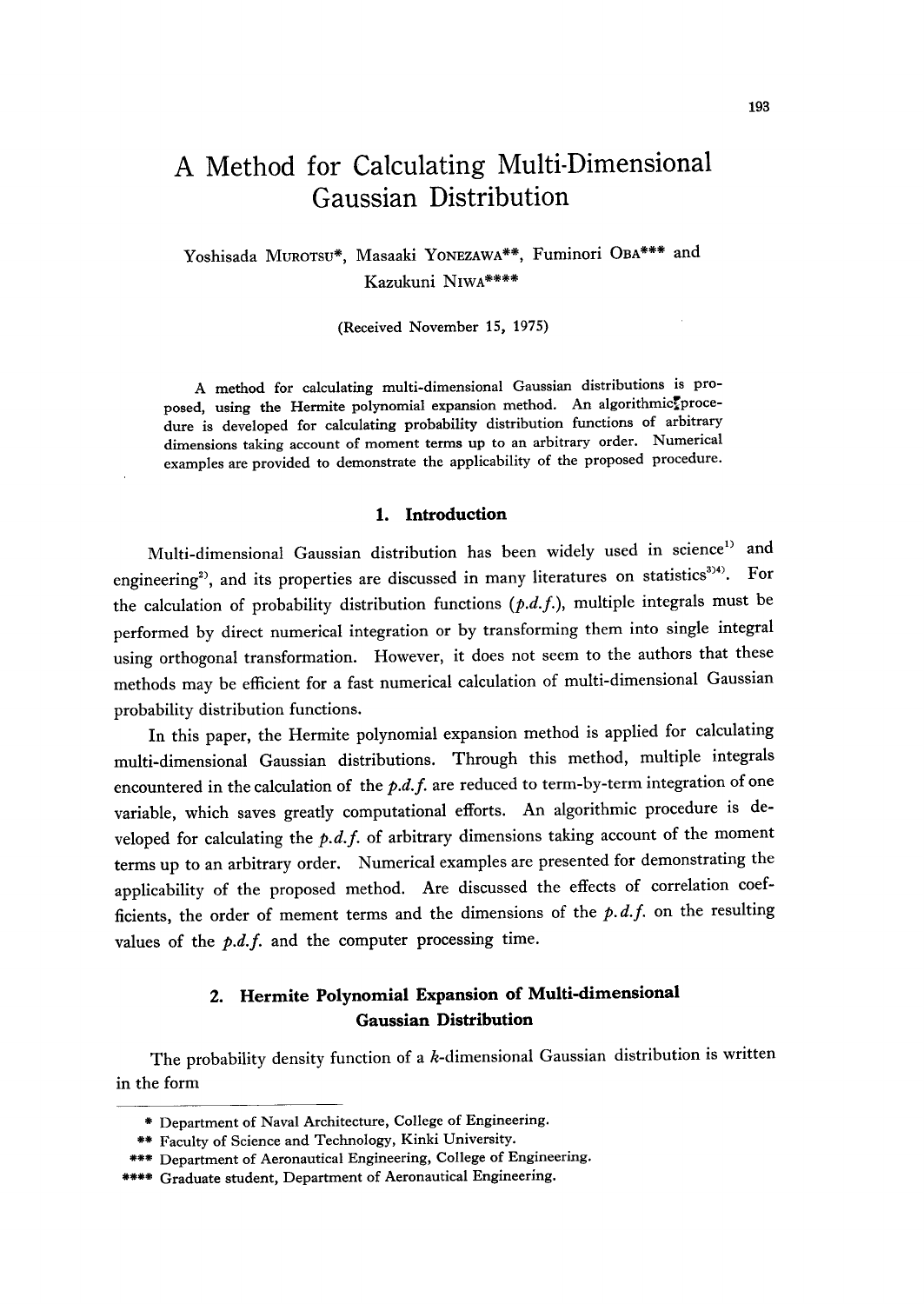194 Yoshisada MuRoTsu, Masaaki YoNEzAwA, Fuminori OBA and Kazukuni NiwA

$$
P(x_1, x_2, \cdots, x_k) = \frac{1}{(2\pi)^{k/2} |V|^{1/2}} \exp\left[-\frac{1}{2} \sum_{i=1}^k \sum_{j=1}^k a_{ij} \left(\frac{x_i - \mu_i}{\sigma_i}\right) \left(\frac{x_j - \mu_j}{\sigma_j}\right)\right]
$$

$$
= \frac{1}{(2\pi)^{k/2} |V|^{1/2}} \exp\left[-\frac{1}{2} (x - \mu)^T V^{-1} (x - \mu)\right],
$$
(1)

where  $\mu_i$ : mean of the random variable  $X_i(i=1,2, \dots, k)$ ,  $\sigma_i^2$ : variance of  $X_i(i=1, 2, \dots, k)$ ,  $p = \{u_i\}$ : k-dimensional vector of the mean of  $X_i$ ,  $\mathbf{x} = \{x_i\}$ : k-dimensional vector of the realization of  $X_i$ ,  $V=[V_{ij}]: k\times k$  dimensional variance  $(V_{ii})$ -covariance  $(V_{ij})$  matrix of  $X_i$ ,  $a_{ij}$ : coefficient determined by variance-covariance matrix,  $|$ [ ]|: determinant of a matrix  $|$  ],  $\{\ \}^T:$  transpose of a vector  $\{\ \}$ ,

 $\lceil \cdot \rceil^{-1}$ : inverse of a matrix  $\lceil \cdot \rceil$ .

The random variables  $X_i$  are standardized by the following transformation without losing generality:

$$
Z_i = (X_i - \mu_i)/\sigma_i \qquad (i = 1, 2, \cdots, k). \tag{2}
$$

Thus,  $X_i(i=1, 2, \dots, k)$  is used as standardized variables in place of  $Z_i$  in the following. The probability density function is written as

$$
P(x_1, x_2, \cdots, x_k) = \frac{1}{(2\pi)^{k/2} |C|^{1/2}} \exp \left[ -\frac{1}{2} x^T C^{-1} x \right], \qquad (3)
$$

where  $C=[\rho_{ij}]$ :  $k\times k$  matrix of the correlation coefficients  $\rho_{ij}$  between  $X_i$  and  $X_j$ with  $\rho_{ii} = 1$  (i,  $j = 1, 2, \dots, k$ ).

The characteristic function corresponding to Eq. (3) is given by

$$
\psi(t_1, t_2, \cdots, t_k) = \exp\left(-\frac{1}{2} \mathbf{t}^T \mathbf{C} \mathbf{t}\right)
$$

$$
= \exp\left(-\frac{1}{2} \mathbf{t}^T \mathbf{t}\right) \exp\left(-\sum_{i,j=1}^k \rho_{ij} t_i t_j\right), \tag{4}
$$

where  $t={t_i}$  is a k-dimensional vector of dummy variables  $t_i(i=1,2, \dots, k)$ . Expanding the second exponential function in Eq. (4) into a power series, the characteristic function is written as<sup>4)</sup>

$$
\psi(t_1, t_2, \cdots, t_k) = \exp\left[-\frac{1}{2}t^Tt\right] \times \times \sum \left[(-1)^{m/2} \frac{\rho_{12}^{m_1} \omega_{12}^{m_2} \cdots \rho_{(k-1)k}^{m_{(k-1)k}}}{m_{12}! m_{13}! \cdots m_{(k-1)k}!} \right] t_1^{m_1} t_2^{m_2} \cdots t_k^{m_k}, \qquad (5)
$$

where the summation is over all possible sets of the  $\rho_{ij}(i=1, 2, \dots, k-1; j=i+1, i+2,$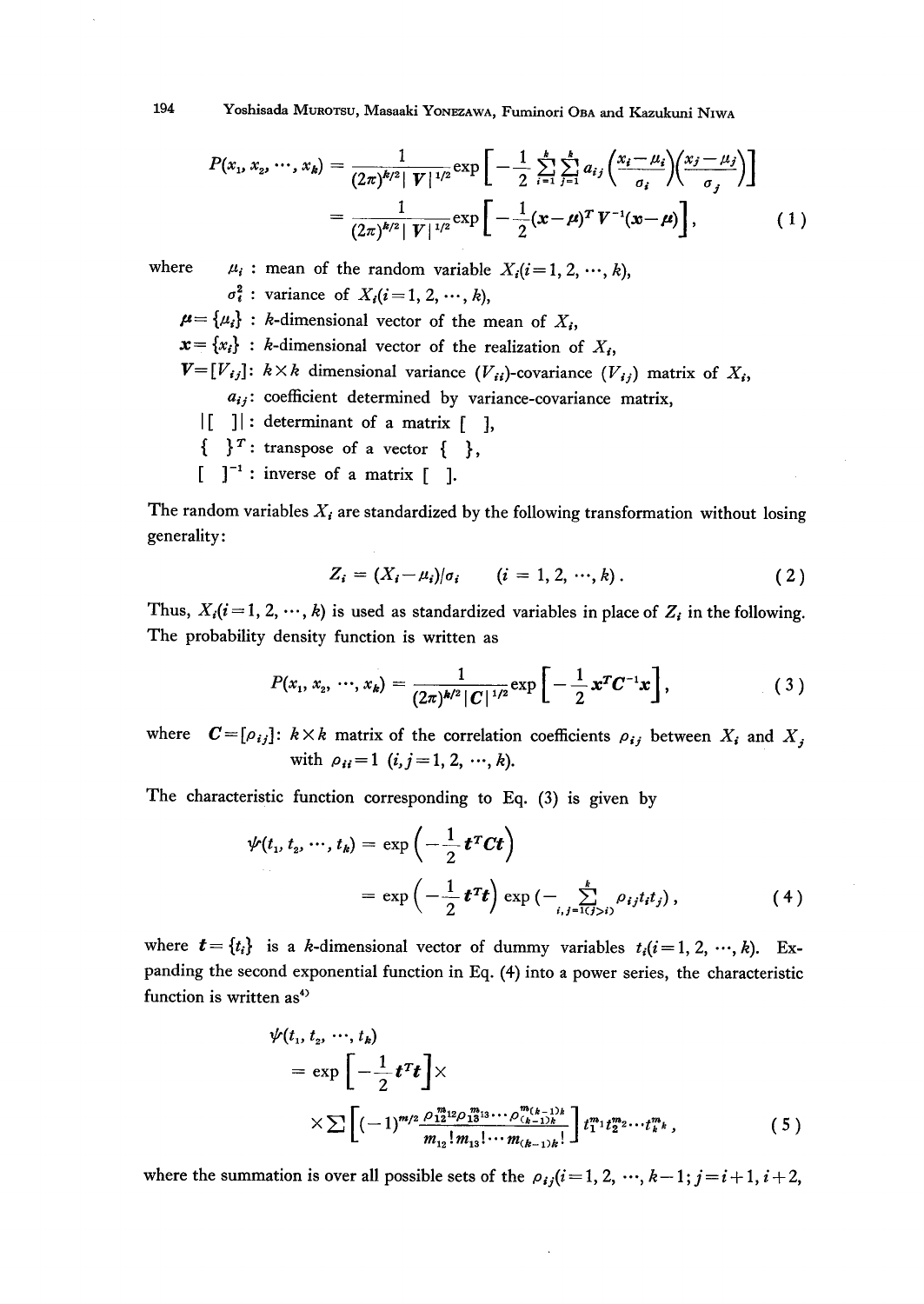$\cdots$ , k) taken over all non-negative values of the  $m_{ij}$ :

$$
m_{i} = \sum_{j=1}^{i-1} m_{ji} + \sum_{j=i+1}^{k} m_{ij},
$$
  
\n
$$
m = \sum_{i=1}^{k} m_{i}.
$$
 (6)

Let  $N$  be defined by

$$
N = \sum_{i=1}^{k-1} \sum_{j=i+1}^{k} m_{ij}, \qquad (7)
$$

 $m$  in Eq. (6) can be written as

$$
m = \sum_{i=1}^{k} \left\{ \sum_{j=1}^{i-1} m_{ji} + \sum_{j=i+1}^{k} m_{ij} \right\}
$$
  
\n
$$
= \sum_{i=2}^{k} \sum_{j=1}^{i-1} m_{ji} + \sum_{i=1}^{k-1} \sum_{j=i+1}^{k} m_{ij}
$$
  
\n
$$
= 2 \sum_{i=1}^{k-1} \sum_{j=i+1}^{k} m_{ij}
$$
  
\n
$$
= 2N.
$$
 (8)

where  $m_{(k+1)} = m_0 = 0$ . Thus it is seen that *m* is zero or an even number. Using N defined by Eq.  $(7)$ , the summation in Eq.  $(5)$  can be written in the form:

$$
\psi(t_1, t_2, \cdots, t_k) = \exp\left[-\frac{1}{2}t^T t\right] \times
$$
  

$$
\times \sum_{N=0}^{\infty} \sum_{\substack{(m_i,j)_N}} (-1)^N \frac{\rho_{12}^{m_2} \rho_{13}^{m_3} \cdots \rho_{(k-1)k}^{m_{(k-1)k}}}{m_{12}! m_{13}! \cdots m_{(k-1)k}!} t_1^{m_1} t_2^{m_2} \cdots t_k^{m_k},
$$
\n(9)

where  $\sum_{(m_{ij})_N}$  denotes a summation taken over all sets of non-negative values of the  $m_{ij}$ which satisfy the relation  $(7)$  for a given N.

Fourier inversion of  $\psi(t_1, t_2, \dots, t_k)$  gives the probability density function:

$$
p(x_1, x_2, \cdots, x_k) = \int_{-\infty}^{\infty} \cdots \int_{-\infty}^{\infty} \frac{1}{(2\pi)^k} \exp\left[-it^T x\right] \times
$$
  
 
$$
\times \psi(t_1, t_2, \cdots, t_k) dt_1 dt_2 \cdots dt_k
$$
  
= 
$$
\int_{-\infty}^{\infty} \cdots \int_{-\infty}^{\infty} \frac{1}{(2\pi)^k} \exp\left[-it^T x - \frac{1}{2} t^T t\right] \times
$$
  

$$
\times \sum_{N=0}^{\infty} \sum_{\substack{(m_i,j)_N}} (-1)^N \left[\frac{\rho_{12}^{m_{21}} \rho_{13}^{m_{33}} \cdots \rho_{(k-1)k}^{m_{(k-1)k}}}{m_{12}! m_{13}! \cdots m_{(k-1)k}!}\right] t_1^{m_1} t_2^{m_2} \cdots t_k^{m_k} dt_1 dt_2 \cdots dt_k.
$$
 (10)

Interchanging summation and integration, Eq. (10) yields

$$
p(x_1, x_2, \cdots, x_k) = \sum_{N=0}^{\infty} \sum_{\substack{(m_{ij})_N}} (-1)^N \left[ \frac{\rho_{12}^{m_{12}} \rho_{13}^{m_{13}} \cdots \rho_{(k-1)k}^{m_{(k-1)k}}}{m_{12}! m_{13}! \cdots m_{(k-1)k}!} \right] \times
$$
  
 
$$
\times \prod_{j=1}^k \int_{-\infty}^{\infty} \frac{1}{2\pi} t_j^{m_j} \exp \left[ -it_j x_j - \frac{1}{2} t_j^2 \right] dt_j . \tag{11}
$$

The integral in Eq. (11) is rewritten as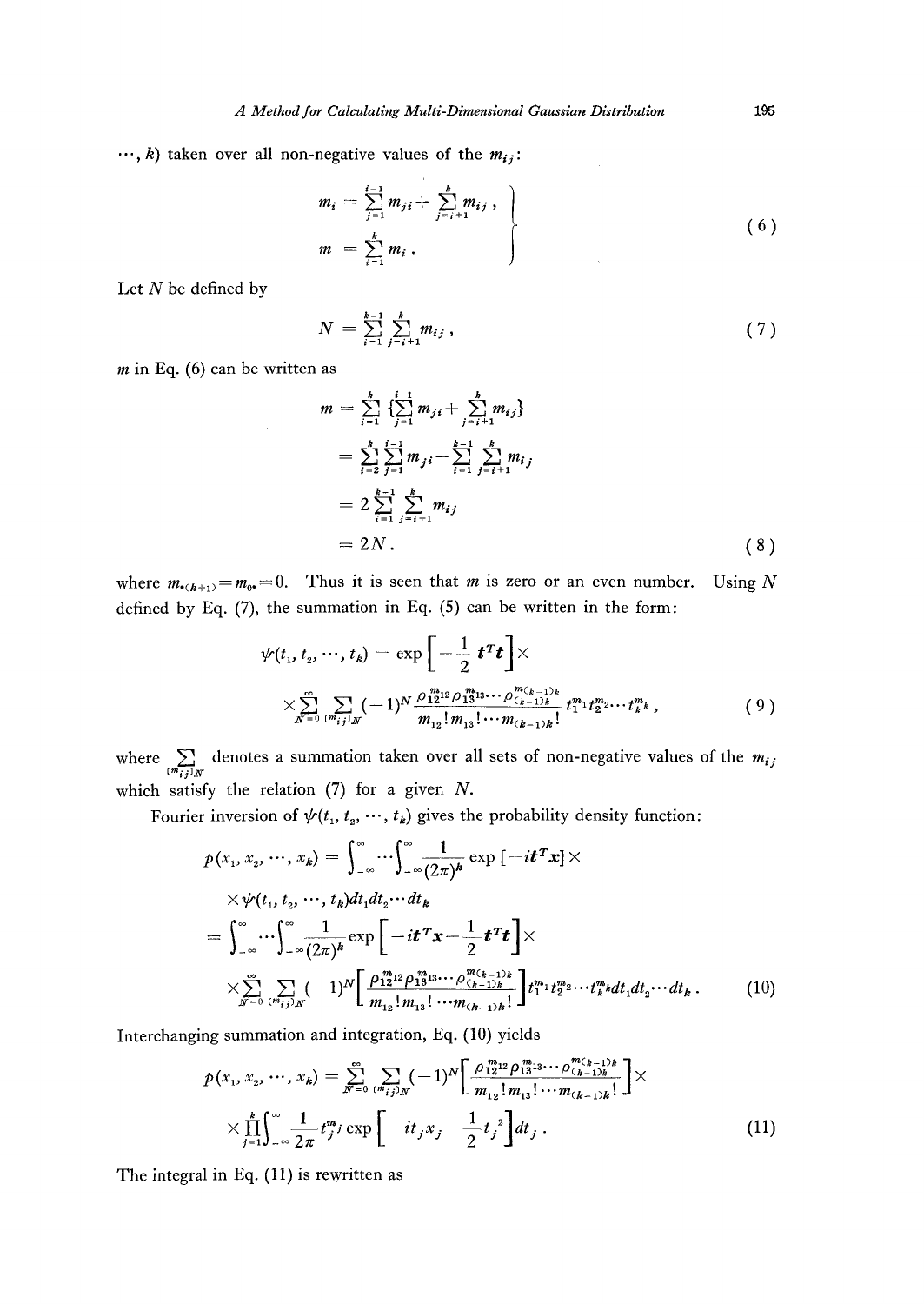196 Yoshisada MUROTSU, Masaaki YONEZAWA, Fuminori OBA and Kazukuni NIWA

$$
\frac{1}{2\pi} \int_{-\infty}^{\infty} t_j^m j \exp\left[-it_j x_j - \frac{1}{2}t_j^2\right] dt_j
$$
\n
$$
= \frac{(-i)^m j}{2\pi} \int_{-\infty}^{\infty} \left(\frac{d}{dx_j}\right)^m i \exp\left[-it_j x_j - \frac{1}{2}t_j^2\right] dt_j
$$
\n
$$
= (-i)^m j \left(\frac{d}{dx_j}\right)^m \frac{1}{2\pi} \int_{-\infty}^{\infty} \exp\left[-it_j x_j - \frac{1}{2}t_j^2\right] dt_j
$$
\n
$$
= (-i)^m j \left(\frac{d}{dx_j}\right)^m j \phi(x_j), \qquad (12)
$$

where

$$
\phi(x_j) = \frac{1}{\sqrt{2\pi}} \exp\left(-\frac{1}{2}x_j^2\right). \tag{13}
$$

The derivatives of  $\phi(x_i)$  are related to Hermite polynomials by

$$
\left(\frac{d}{dx}\right)^n \phi(x) = (-1)^n H_n(x) \phi(x) \,. \tag{14}
$$

Using Eqs. (6), (8), (11), (12) and (14), the probability density function  $p(x_1, x_2, \dots, x_k)$ is expressed as

$$
p(x_1, x_2, \cdots, x_k) = \sum_{N=0}^{\infty} \sum_{\{m_{ij}\}\mid N} \left[ \frac{\rho_{12}^{m_{22}} \rho_{13}^{m_{33}} \cdots \rho_{(k-1)k}^{m_{(k-1)k}}}{m_{12}! m_{13}! \cdots m_{(k-1)k}!} \right] \prod_{j=1}^k H_{m_j}(x_j) \phi(x_j) \,. \tag{15}
$$

Using Eqs. (14) and (15), the probability distribution function is given by

$$
P(x_1, x_2, \cdots, x_k) = \sum_{N=0}^{\infty} \Delta P_{2N}, \qquad (16)
$$

$$
\Delta P_{2N} = \sum_{(m_{ij})_N} \frac{\rho_{12}^{m_{12}} \rho_{13}^{m_{13}} \cdots \rho_{(k-1)k}^{m_{(k-1)k}}}{m_{12}! m_{13}! \cdots m_{(k-1)k}!} \prod_{j=1}^k (-1) H_{m_j-1}(x_j) \phi(x_j) , \qquad (17)
$$

where

$$
(-1)H_{-1}(x_j)\phi(x_j) = \Phi(x_j) = \int_{-\infty}^{x_j} \phi(t)dt.
$$
 (18)

The above relations are easily programmed for digital computers, and a general computational algorithm is given in the following section.

# 3. Algorithmic Procedure

Using the relations (7), (16), (17) and (18), an algorithmic procedure can be developed for calculating the multi-dimensional Gaussian probability distribution functions taking account of the moment terms to any order. The procedure consists of the following steps.

Specify the dimension  $(k)$ , the order of the moment terms retained  $(NMT)$ Step 1. and the value of  $x_i$  to calculate the  $p.d.f..$ 

Step 2. Set 
$$
P_0 = \prod_{i=1}^k \Phi(x_i)
$$
 and  $N=0$ .

Step 3. Set  $N = N + 1$  and perform the summation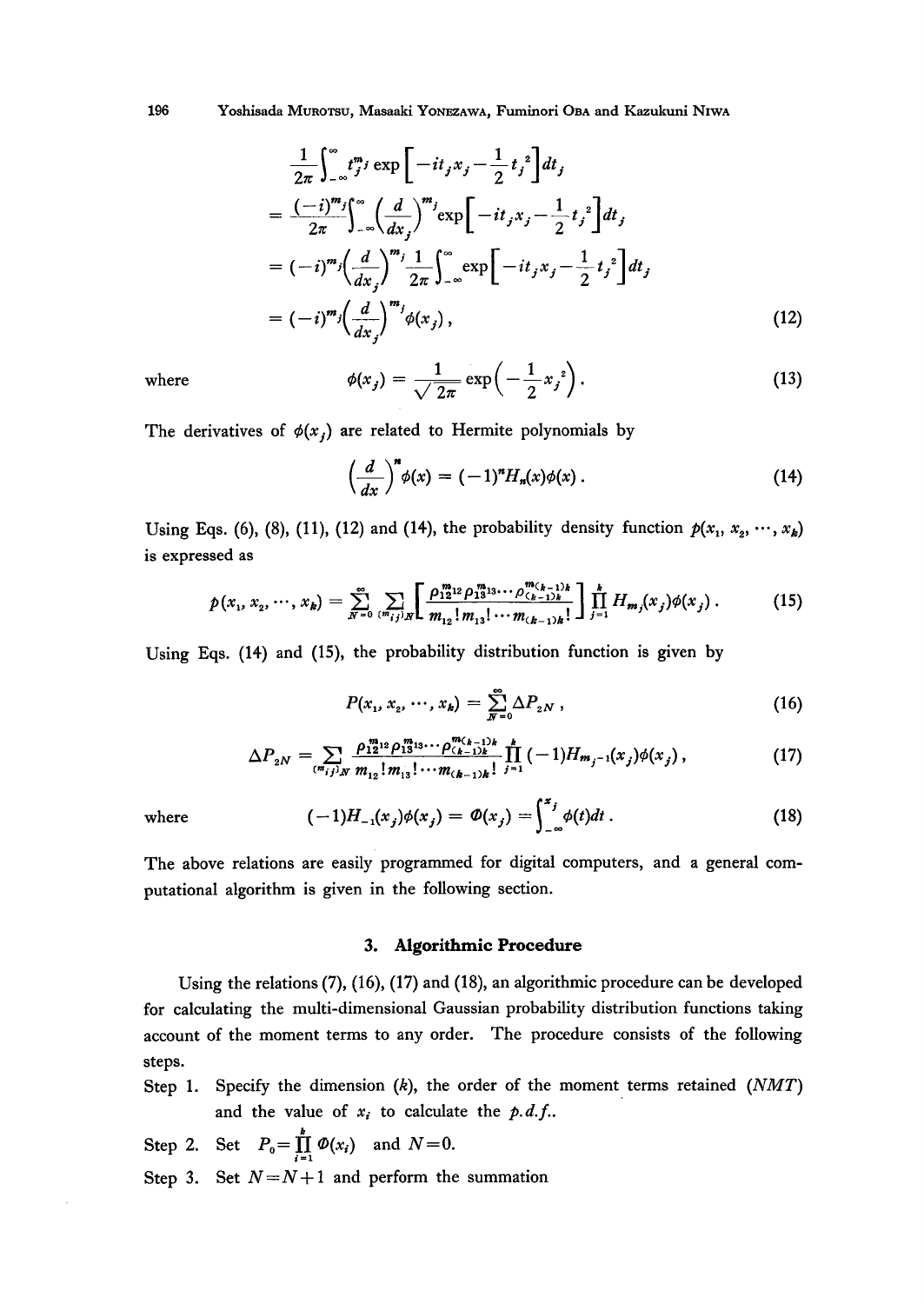$$
P = \sum_{(m_{ij})_M} \frac{\rho_{12}^{m_{21}2} \rho_{13}^{m_{33} \cdots} \rho_{(k-1)k}^{m_{k,k-1}k}}{m_{12}! m_{13}! \cdots m_{(k-1)k}!} \prod_{j=1}^k (-1) H_{m_j-1}(x_j) \phi(x_j)
$$

for all possible sets of non-negative values of the  $m_{ij}$  which satisfy Eq. (7) for the given N. Putting  $P_{2N} = P_{2N-2} + P$ , go to Step 4.

If  $N = NMT$ , stop the calculation. Otherwise, go to Step 3. Step 4.

The flow chart is given in Fig. 1, which illustrates the computational procedure



Fig. 1. Flow chart illustrating the computational procedure.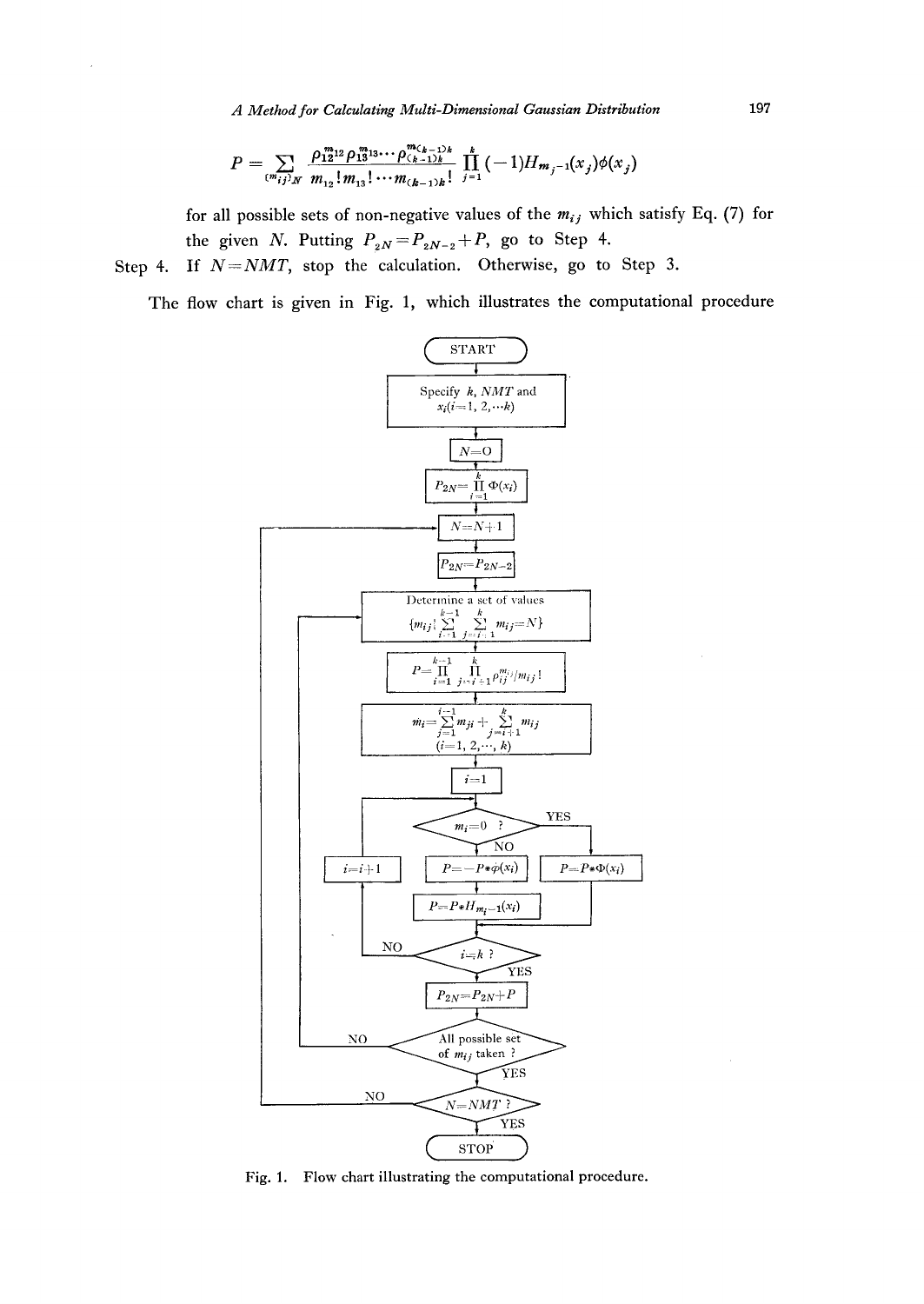mentioned above.

# 4. Numerical Examples

 First consider a two dimensional case. The values of the probability distribution function

$$
P(x_1, x_2) = \int_{-\infty}^{x_1} \int_{-\infty}^{x_2} P(x_1, x_2) dx_1 dx_2 \qquad (19)
$$

are calculated for various values of the correlation coefficient  $\rho_{12}$ , retaining the moment terms up to the 40th-order ( $N=20$ ). The results are plotted in Fig. 2. When  $\rho_{12}$  is positive, the values of  $P(0, x_2)$  are greater than those in case of independent Gaussian



Fig. 2. Two-dimensional Gaussian  $p.d.f.$  for various values of correlation coefficient.

Table 1. Effect of the correlation coefficient on the resulting two-dimensional probability  $(N=20)$ . (a)  $x_1=0$ 

| $x_{2}$<br>$\rho_{12}$ | $-3$      | $^{-2}$   | $-1$ | $\bf{0}$                                                    | $\mathbf{2}$                  | 3         |  |
|------------------------|-----------|-----------|------|-------------------------------------------------------------|-------------------------------|-----------|--|
| 0.7                    | 0.0013487 |           |      | 0.0224614 0.1454782 0.3734070 0.4868229 0.4997113 0.4999988 |                               |           |  |
| 0.5                    | 0.0013089 |           |      | 0.0207236 0.1273982 0.3333333 0.4687429 0.4979735 0.4999591 |                               |           |  |
| 0.3                    | 0.0011450 | 0.0175397 |      | 0.1082745 0.2984933                                         | 0.4496193 0.4947896 0.4997951 |           |  |
| 0.1                    | 0.0008494 | 0.0135181 |      | 0.0889808 0.2659421                                         | 0.4303256 0.4907681           | 0.4994995 |  |
| $\mathbf{0}$ .         | 0.0006749 | 0.0113750 |      | 0.0793276 0.2500000 0.4206724 0.4886249                     |                               | 0.4993251 |  |
| $-0.1$                 | 0.0005004 | 0.0092319 |      | 0.0696744 0.2340579 0.4110192 0.4864818 0.4991506           |                               |           |  |
| $-0.3$                 | 0.0002048 | 0.0052104 |      | 0.0503807  0.2015067  0.3917255  0.4824603  0.4988550       |                               |           |  |
| $-0.5$                 | 0.0000409 | 0.0020264 |      | 0.0312570 0.1666667 0.3726018 0.4792763                     |                               | 0.4986910 |  |
| $-0.7$                 | 0.0000011 | 0.0002886 |      | 0.0131770 0.1265930                                         | 0.3545218 0.4775386 0.4986513 |           |  |
|                        |           |           |      |                                                             |                               |           |  |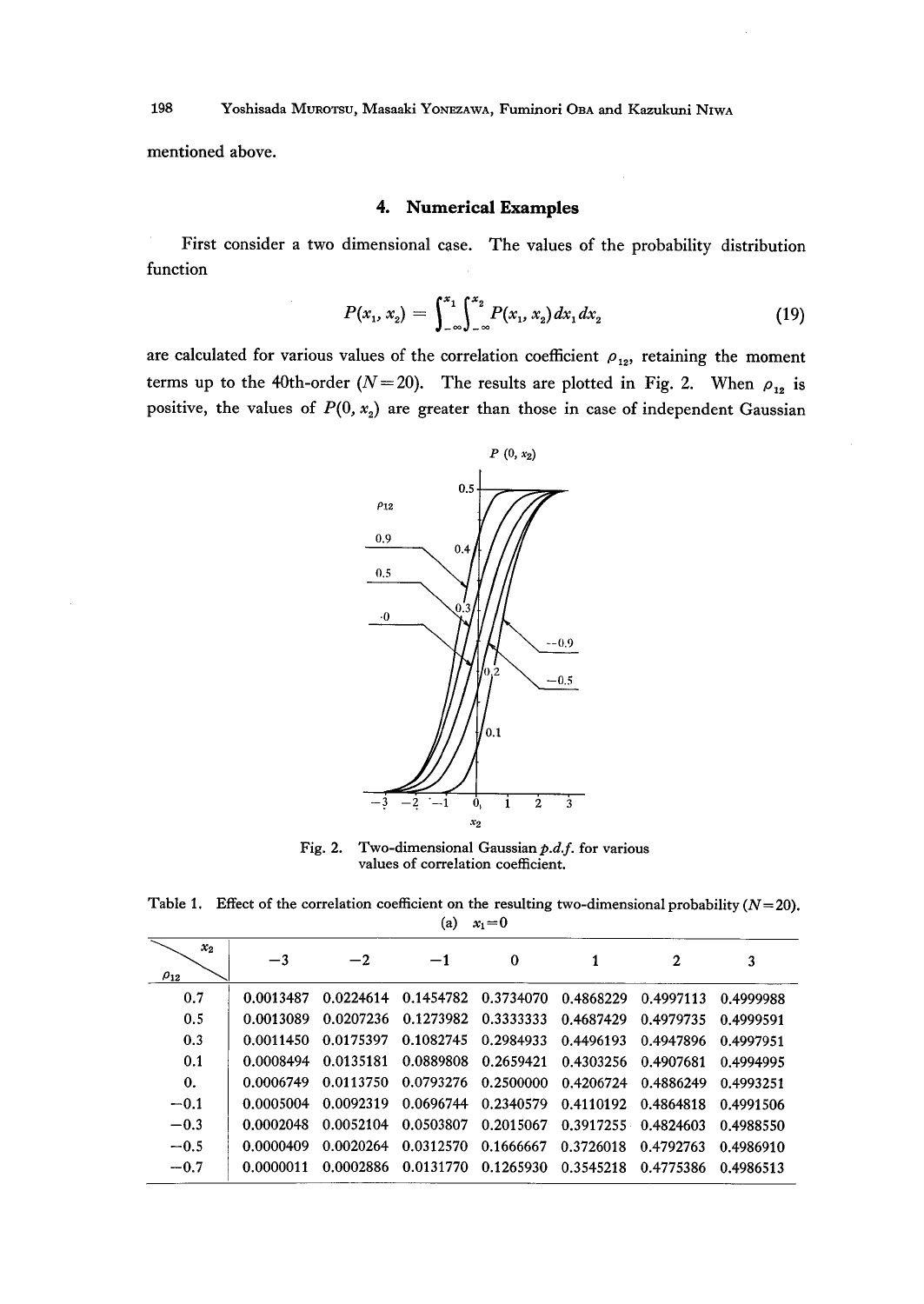|                        |           |           | (b)       | $x_1 = 1$ |           |           |           |
|------------------------|-----------|-----------|-----------|-----------|-----------|-----------|-----------|
| $x_{2}$<br>$\rho_{12}$ | $-3$      | $-2$      | -1        | 0         |           | 2         | 3         |
| 0.7                    | 0.0013498 | 0.0227465 | 0.1581433 | 0.4868229 | 0.7666683 | 0.8370300 | 0.8412928 |
| 0.5                    | 0.0013481 | 0.0226032 | 0.1548729 | 0.4687429 | 0.7452036 | 0.8318608 | 0.8410314 |
| 0.3                    | 0.0013241 | 0.0219058 | 0.1483382 | 0.4496193 | 0.7281473 | 0.8272825 | 0.8406612 |
| 0.1                    | 0.0012270 | 0.0203167 | 0.1390450 | 0.4303256 | 0.7140097 | 0.8236409 | 0.8403322 |
| $\mathbf{0}$ .         | 0.0011357 | 0.0191407 | 0.1334838 | 0.4206724 | 0.7078610 | 0.8222040 | 0.8402090 |
| $-0.1$                 | 0.0010125 | 0.0177038 | 0.1273350 | 0.4110192 | 0.7022997 | 0.8210280 | 0.8401177 |
| $-0.3$                 | 0.0006835 | 0.0140622 | 0.1131974 | 0.3917255 | 0.6930065 | 0.8194389 | 0.8400205 |
| $-0.5$                 | 0.0003133 | 0.0094839 | 0.0961411 | 0.3726018 | 0.6864718 | 0.8187415 | 0.8399965 |
| $-0.7$                 | 0.0000519 | 0.0043147 | 0.0746764 | 0.3545218 | 0.6832014 | 0.8185982 | 0.8399949 |

$$
(b) x_1=1
$$

$$
(c) \quad x_1 = -1
$$

| $x_{2}$<br>$\rho_{12}$ | $-3$       | $-2$      | $-1$      | 0         | 2                                                           | 3         |
|------------------------|------------|-----------|-----------|-----------|-------------------------------------------------------------|-----------|
| 0.7                    | 0.0012979  | 0.0184353 |           |           | 0.0839788 0.1454782 0.1581433 0.1586517                     | 0.1586552 |
| 0.5                    | 0.0010365  |           |           |           | 0.0132662 0.0625140 0.1273982 0.1548729 0.1585084           | 0.1586536 |
| 0.3                    | 0 0006663. |           |           |           | 0.0086878  0.0454578  0.1082745  0.1483382  0.1578109       | 0.1586296 |
| 0.1                    | 0.0003373  |           |           |           | 0.0050462 0.0313202 0.0889808 0.1390450 0.1562218 0.1585324 |           |
| 0.                     | 0.0002141  | 0.0036094 |           |           | 0.0251714 0.0793276 0.1334838 0.1550458 0.1584411           |           |
| $-0.1$                 | 0.0001228  |           |           |           | 0.0024334 0.0196102 0.0696744 0.1273350 0.1536090 0.1583179 |           |
| $-0.3$                 | 0.0000256  | 0.0008443 |           |           | 0.0103170 0.0503807 0.1131974 0.1499674 0.1579889           |           |
| $-0.5$                 | 0.0000016  | 0.0001468 | 0.0037823 |           | 0.0312570  0.0961411  0.1453890                             | 0.1576187 |
| $-0.7$                 | 0.0000000  | 0.0000035 | 0.0005119 | 0.0131770 | 0.0746764 0.1402199                                         | 0.1573573 |

random variables ( $\rho_{12}=0$ ) for any fixed value of  $x_2$ , while those in case of negative values ( $\rho_{12}$  < 0) are less than those in case of  $\rho_{12}=0$ . The numerical values are listed in Table 1, which illustrates the above statement quantitatively.

 In order to examine the contribution of the moment terms of various order, partial sums of the series  $(\Delta P_{2N})$  are calculated and plotted in Fig. 3 for the cases of  $\rho_{12}=0.5$ and  $\rho_{12}=0.9$ . The contributions of the second order terms are dominant for both cases. As N becomes large,  $\Delta P_{2N}$  becomes small, and thus its contribution on the value of the  $p.d.f.$  becomes also small. It should be noted here that the effects of the higher order terms are dependent on the values of the correlation coefficient  $\rho_{12}$  as shown in the figure.

 The computer processing times are plotted in Fig. 4 against the moment terms retained to calculate the  $p.d.f.$  The processing time becomes large as the order of the moment terms retained is increased. The computations are processed by the use of TOSBAC-5600 MODEL-120 computer system at the Computer Center of the University of Osaka Prefecture.

 In order to attain cornputational accuracy, the moment terms should be taken to the highest possible order, which requires a large computer processing time. Hence the value of N must be selected considering a compromise between the accuracy and the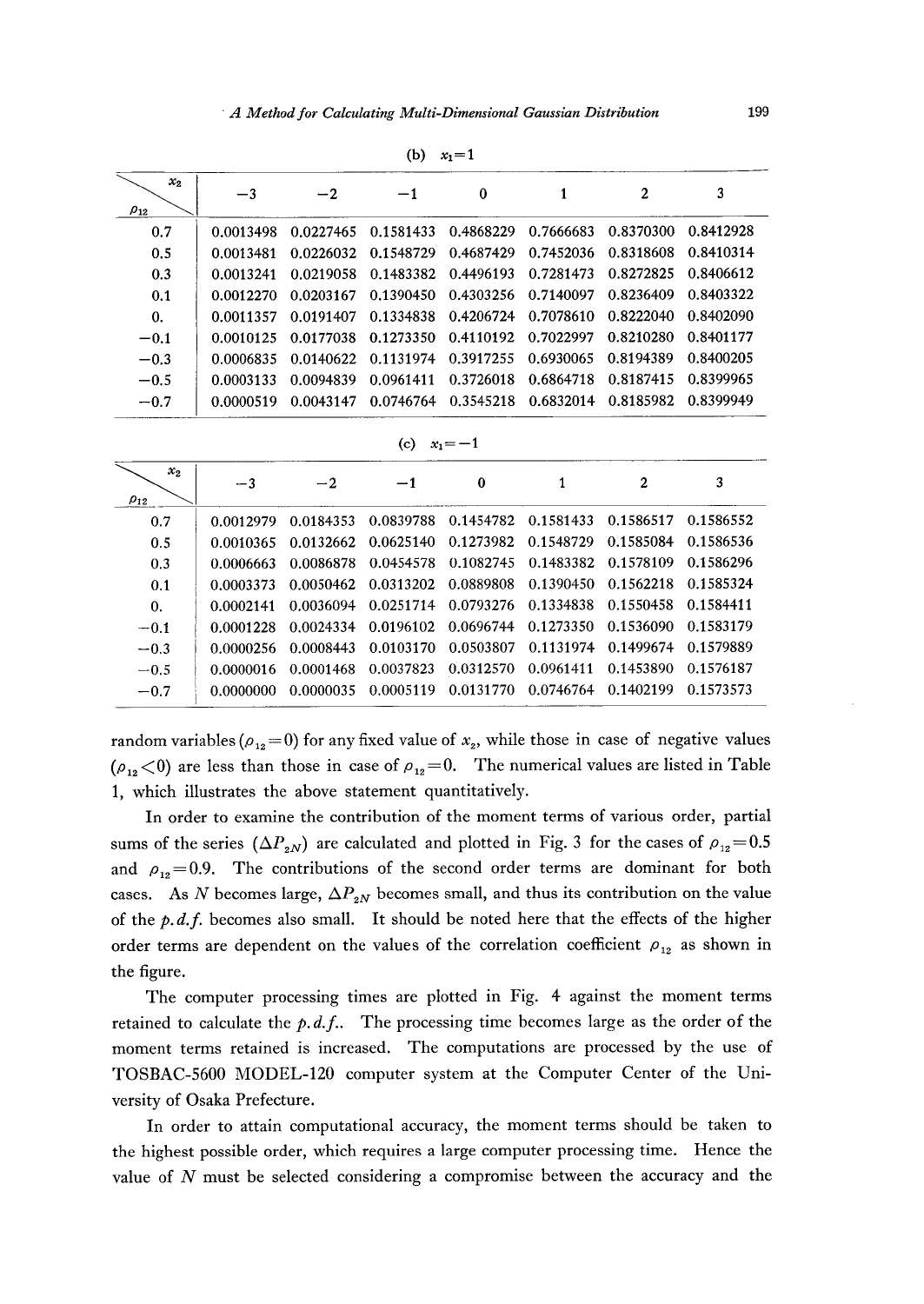

 $\bar{z}$ 

200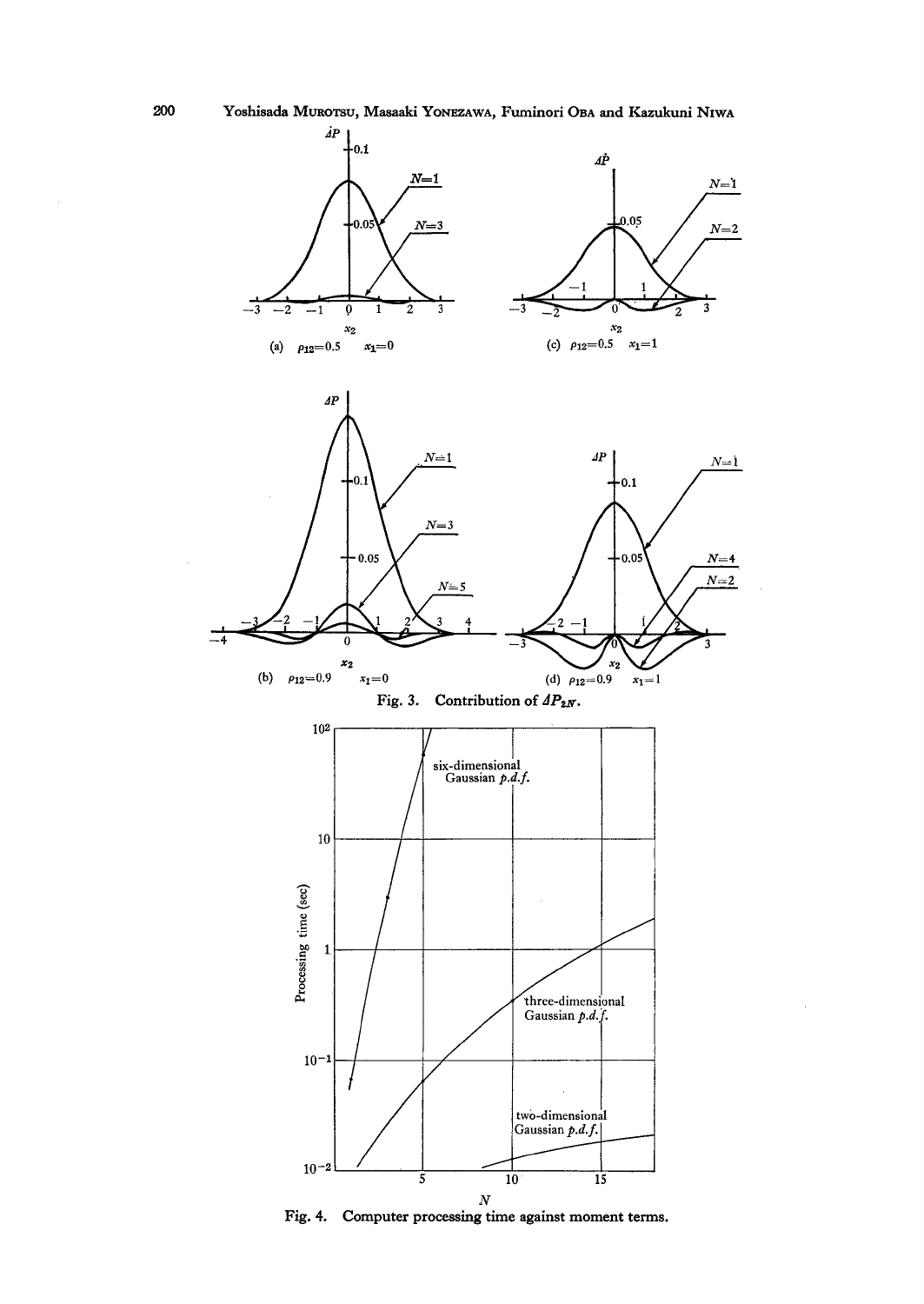# A Method for Calculating Multi-Dimensional Gaussian Distribution

| $\rho_{12}$<br>$\boldsymbol{N}$ | 0.1           | 0.3            | 0.5            | 0.7           | 0.9            |
|---------------------------------|---------------|----------------|----------------|---------------|----------------|
| 1                               | 0.5854981E-02 | 0.1756494E-01  | 0.2927490E-01  | 0.4098487E-01 | 0.5269483E-01  |
| $\overline{2}$                  | 0.2927491E-03 | 0.2634741E-02  | 0.7318726E-02  | 0.1434470E-01 | 0.2371267E-01  |
| 3                               | 0.            | $\mathbf{0}$ . | $\mathbf{0}$ . | $\bf{0}$ .    | 0.             |
| 4                               | 0.9758305E-06 | 0.7904225E-04  | 0.6098939E-03  | 0.2342968E-02 | 0.6402421E-02  |
| 5                               | 0.1951661E-07 | 0.4742535E-05  | 0.6098939E-04  | 0.3280155E-03 | 0.1152436E-02  |
| 6                               | 0.2927492E-08 | 0.2134141E-05  | 0.4574204E-04  | 0.3444163E-03 | 0.1555788E-02  |
| 7                               | 0.2973960E-09 | 0.6504048E-06  | 0.2323405E-04  | 0.2449183E-03 | 0.1422435E-02L |
| 8                               | 0.5808517E-11 | 0.3810966E-07  | 0.2268951E-05  | 0.3348492E-04 | 0.2500374E-03  |
| 9                               | 0.2811322E-11 | 0.5533523E-07  | 0.5490860E-05  | 0.1134469E-03 | 0.1089163E-02  |
| 10                              | 0.1264966E-14 | 0.7469494E-10  | 0.1235318E-07  | 0.3573213E-06 | 0.4410660E-05  |
| 11                              | 0.2168889E-13 | 0.3842119E-08  | 0.1059027E-05  | 0.4288598E-04 | 0.6806197E-03  |
| 12                              | 0.1070880E-15 | 0.5691089E-10  | 0.2614450E-07  | 0.1482234E-05 | 0.3024477E-04  |
| 13                              | 0.1455078E-15 | 0.2319863E-09  | 0.1776217E-06  | 0.1409810E-04 | 0.3698610E-03  |
| 14                              | 0.3763462E-17 | 0.1800051E-10  | 0.2297033E-07  | 0.2552464E-05 | 0.8609584E-04  |
| 15                              | 0.8532704E-18 | 0.1224349E-10  | 0.2603972E-07  | 0.4050949E-05 | 0.1756806E-03  |
| 16                              | 0.6167317E-19 | 0.2654825E-11  | 0.9410568E-08  | 0.2049577E-05 | 0.1142815E-03  |
| 17                              | 0.4220690E-20 | 0.5450601E-12  | 0.3220127E-08  | 0.9818600E-06 | 0.7038911E-04  |
| 18                              | 0.7593919E-21 | 0.2942036E-12  | 0.2896846E-08  | 0.1236602E-05 | 0.1139805E-03  |
| 19                              | 0.1578400E-22 | 0.1834511 E-13 | 0.3010555E-08  | 0.1799199E-06 | 0.2132181E-04  |
| 20                              | 0.            | 0.2783640E-13  | 0.7613563E-09  | 0.6370134E-06 | 0.9705947E-04  |
|                                 |               |                |                |               |                |

Table 2. The numerical values of  $AP_{2N}(1, 1)$ .

|  | Table 3. Relative errors $ (P^*-P)/P^* $ in the calculation of $P(-1, -1)$ |  |
|--|----------------------------------------------------------------------------|--|
|  |                                                                            |  |

| $\rho_{12}$<br>$\boldsymbol{N}$ | 0.1         | 0.3         | 0.5         | 0.7         | 0.9         |
|---------------------------------|-------------|-------------|-------------|-------------|-------------|
| $\bf{0}$                        | 0.19631E-00 | 0.44626E-00 | 0.59734E-00 | 0.70026E-00 | 0.78204E-00 |
| 1                               | 0.93782E-02 | 0.59865E-01 | 0.12905E-00 | 0.21223E-00 | 0.32577E-00 |
| $\mathbf{2}$                    | 0.31289E-04 | 0.19057E-02 | 0.11980E-01 | 0.41418E-01 | 0.12045E-00 |
| 3                               | 0.31289E-04 | 0.19057E-02 | 0.11980E-01 | 0.41418E-01 | 0.12045E-00 |
| 4                               | 0.          | 0.16674E-03 | 0.22249E-02 | 0.13519E-01 | 0.65017E-00 |
| 5                               | 0.63856E-06 | 0.62475E-04 | 0.12493E-02 | 0.96137E-02 | 0.55039E-01 |
| 6                               | same        | 0.15618E-04 | 0.51748E-03 | 0.55125E-02 | 0.41567E-01 |
| 7                               |             | 0.13199E-04 | 0.14588E-03 | 0.25961E-02 | 0.29250E-01 |
| 8                               |             | 0.43996E-06 | 0.10957E-03 | 0.21974E-02 | 0.27086E-01 |
| $\boldsymbol{Q}$                |             | 0.87993E-06 | 0.21755E-04 | 0.84651E-03 | 0.17655E-01 |
| 10                              |             | same        | 0.21595E-04 | 0.84223E-03 | 0.17617E-01 |
| 11                              |             |             | 0.46389E-05 | 0.33162E-03 | 0.11723E-01 |
| 12                              |             |             | 0.41590E-05 | 0.31388E-03 | 0.11462E-01 |
| 13                              |             |             | 0.14396E-05 | 0.14610E-03 | 0.82595E-02 |
| 14                              |             |             | 0.95978E-06 | 0.11562E-03 | 0.75140E-02 |
| 15                              |             |             | 0.63985E-06 | 0.67397E-04 | 0.59927E-02 |
| 16                              |             |             | same        | 0.42986E-04 | 0.50030E-02 |
| 17                              |             |             |             | 0.31317E-04 | 0.43934E-02 |
| 18                              |             |             |             | 0.16551E-04 | 0.34072E-02 |
| 19                              |             |             |             | 0.14408E-04 | 0.32219E-02 |
| 20                              |             |             |             | 0.69064E-05 | 0.23820E-02 |

 $P^*$ ; Value given in the statistical table<br>  $P$ ; Value calculated by the present at

Value calculated by the present author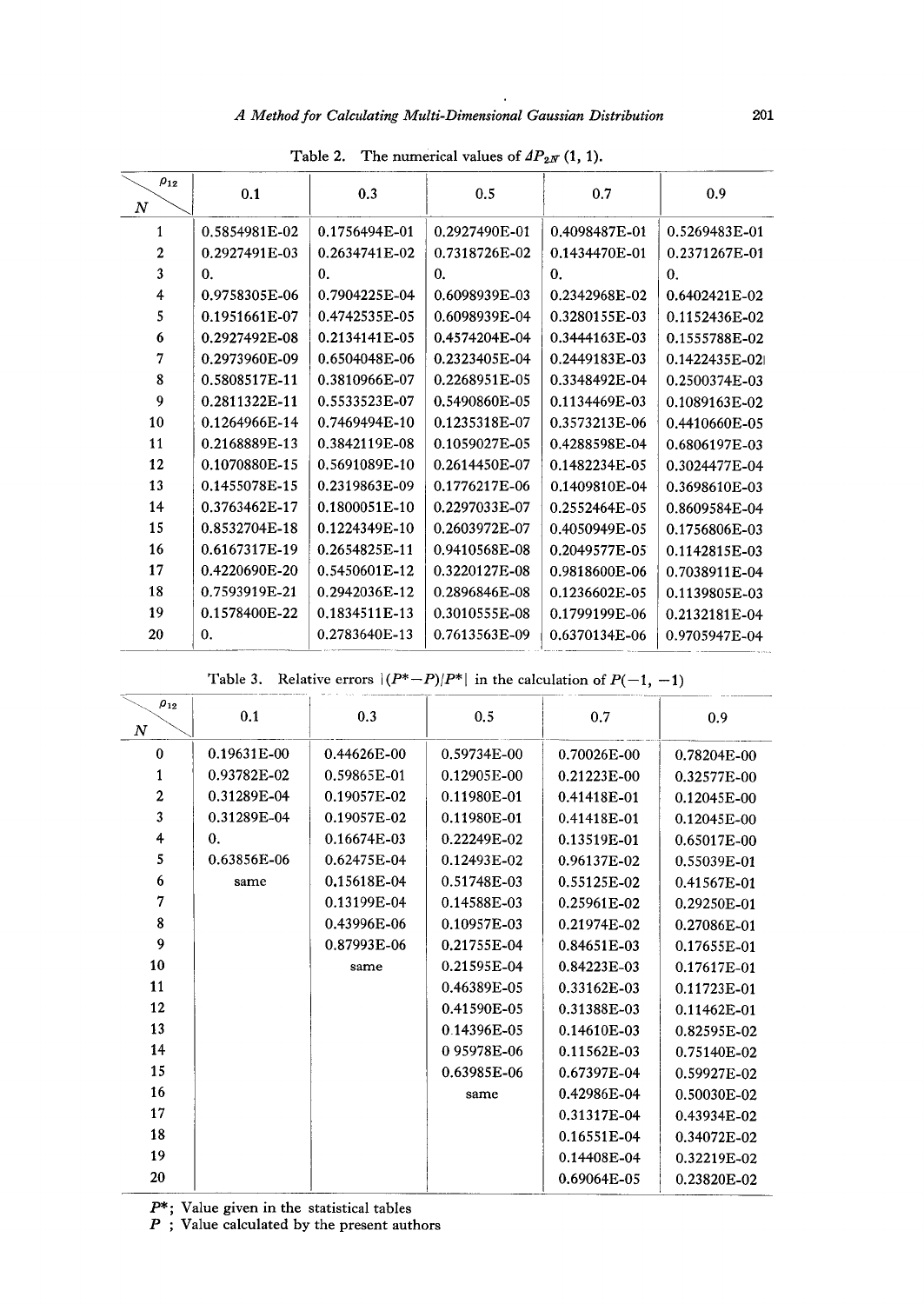computer processing time. Table 2 also illustrates the contribution of the higher order terms for various values of the correlation coefficient. From the table, it is seen that the effects of the higher order terms can not be neglected as the value of the correlation coefficient approaches to unity.

Further to evaluate the effect of the moment terms on the resulting probability, statistical tables<sup>5)</sup> are referred. The relative errors are tabulated in Table 3 as  $N$  is changed for the case of  $P(-1, -1)$ . In the table,  $P^*$  and P correspond to the values given in the statistical tables and those calculated by the present authors, respectively. It is known that the values of the two dimensional Gaussian  $p.d.f$  calculated by the proposed method are acceptable when N is taken to be 10 except the cases where  $|\rho_{12}| \geq 0.7$ .

Next consider the Gaussian  $p.d.f.$  whose dimensions are greater than two. Some numerical results are given in Tables 4 and 5 for three- and six-dimensional cases. In Table 4, the moment terms are retained to  $N=20$  as the highest order and the resulting probabilities are compared. The values of the  $p.d.f.$  are converged to constant values for the cases of  $\rho_{ij} = 0.1, 0.3$  and 0.5, while those for the cases of  $\rho_{ij} = 0.7$  and 0.9 oscillate. Consequently, the selection of  $N$  is an important subject in the future, considering the convergence condition, accumulation of error, etc. for large values of  $\rho_{ij}$ . The calculated values of the six-dimensional Gaussian  $p.d.f.$  are listed in Table 5. Concerning the values in the above tables, there are no standard references available and thus evaluation

| $\rho_{ij}$<br>N | 0.1       | 0.3       | 0.5       | 0.7       | 0.9       |
|------------------|-----------|-----------|-----------|-----------|-----------|
| 0                | 0.5955551 | 0.5955551 | 0.5955551 | 0.5955551 | 0.5955551 |
| 1                | 0.6103333 | 0.6398896 | 0.6694460 | 0.6990023 | 0.7285587 |
| $\mathbf 2$      | 0.6106472 | 0.6427146 | 0.6772932 | 0.7143829 | 0.7539836 |
| 3                | 0.6106330 | 0.6423321 | 0.6755223 | 0.7095235 | 0.7436556 |
| 4                | 0.6106376 | 0.6427037 | 0.6783898 | 0.7205396 | 0.7737584 |
| 5                | 0.6106372 | 0.6426124 | 0.6772156 | 0.7142242 | 0.7515701 |
| 6                | 0.6106373 | 0.6426447 | 0.6779066 | 0.7194271 | 0.7750727 |
| 7                | 0.6106373 | 0.6426404 | 0.6777549 | 0.7178285 | 0.7657882 |
| 8                | 0.6106373 | 0.6426394 | 0.6776951 | 0.7169446 | 0.7591881 |
| 9                | 0.6106373 | 0.6426413 | 0.6778844 | 0.7208572 | 0.7967513 |
| 10               | 0.6106373 | 0.6426400 | 0.6776692 | 0.7146316 | 0.7199052 |
| 11               | 0.6106873 | 0.6426408 | 0.6778719 | 0.7228404 | 0.8501829 |
| 12               | 0.6106373 | 0.6426404 | 0.6777091 | 0.7136117 | 0.6618716 |
| 13               | 0.6106373 | 0.6426406 | 0.6778252 | 0.7228228 | 0.9035239 |
| 14               | 0.6106373 | 0.6426405 | 0.6777559 | 0.7151216 | 0.6437564 |
| 15               | 0.6106373 | 0.6426405 | 0.6777846 | 0.7195847 | 0.8373125 |
| 16               | 0.6106373 | 0.6426405 | 0.6777885 | 0.7204345 | 0.8846946 |
| 17               | 0.6106373 | 0.6426405 | 0.6777608 | 0.7120072 | 0.2805450 |
| 18               | 0.6106373 | 0.6426405 | 0.6778039 | 0.7303910 | 0.1975023 |
| 19               | 0.6106373 | 0.6426405 | 0.6777527 | 0.6998016 | 0.1650033 |
| 20               | 0.6106373 | 0.6426405 | 0.6778060 | 0.7444260 | 0.5149225 |
|                  |           |           |           |           |           |

Table 4. Effect of moment terms retained on the values of the three-dimensional Gaussian  $p.d.f.$ (a)  $P(1, 1, 1)$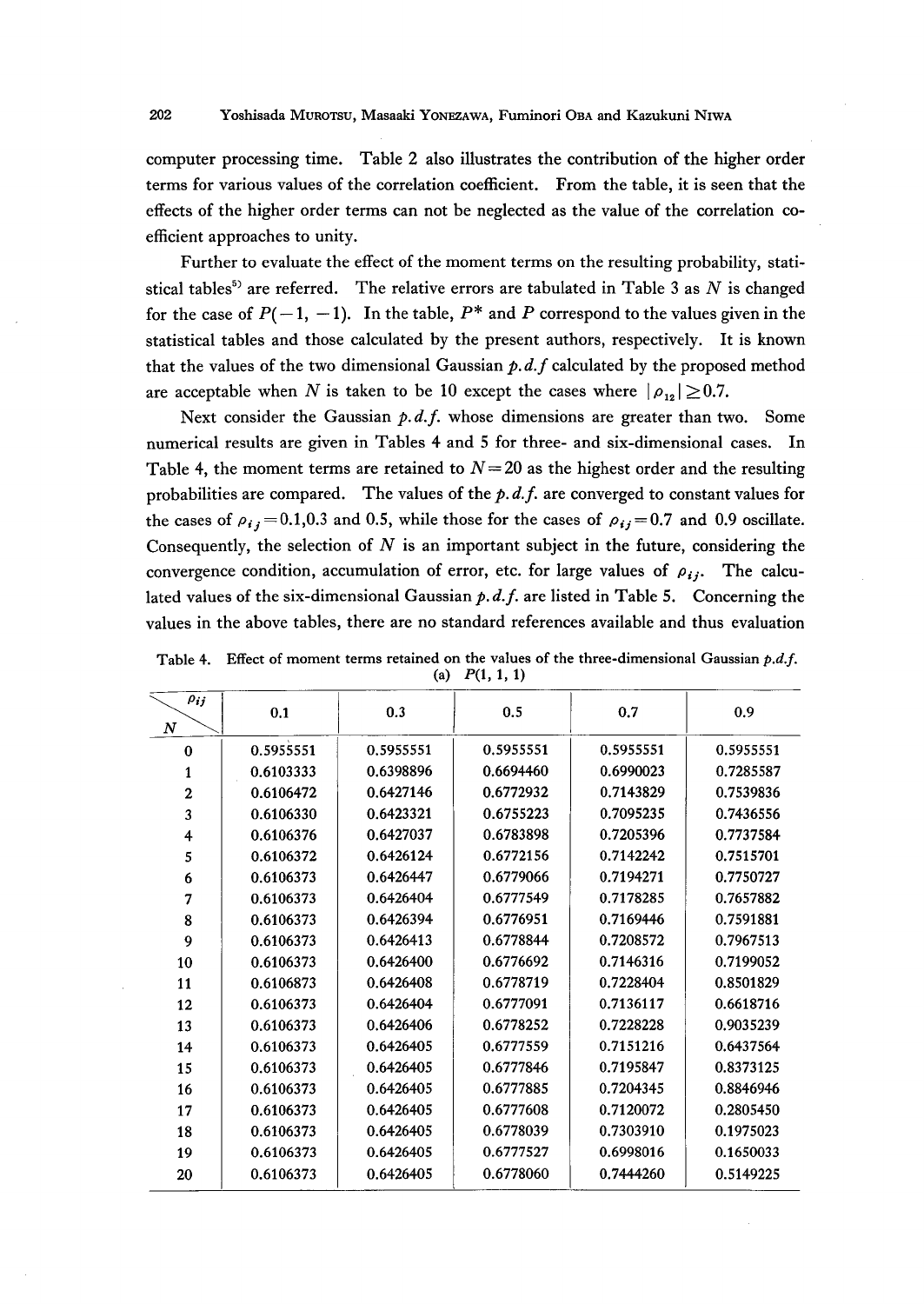|                                          |               | (b)           | $P(-1, -1, -1)$ |               |                  |
|------------------------------------------|---------------|---------------|-----------------|---------------|------------------|
| $\rho_{ij}$<br>$_{\scriptscriptstyle N}$ | 0.1           | 0.3           | 0.5             | 0.7           | 0.9              |
| $\theta$                                 | 0.3993589E-02 | 0.3993589E-02 | 0.3993589E-02   | 0.3993589E-02 | 0.3993589E-02    |
| 1                                        | 0.6780360E-02 | 0.1235390E-01 | 0.1792744E-01   | 0.2350098E-01 | 0.2907452E-01    |
| 2                                        | 0.7344718E-02 | 0.1743313E-01 | 0.3203641E-01   | 0.5115456E-01 | 0.7478757E-01    |
| 3                                        | 0.7358886E-02 | 0.1781565E-01 | 0.3380732E-01   | 0.5601395E-01 | 0.8511556E-01    |
| 4                                        | 0.7357225E-02 | 0.1768113E-01 | 0.3276942E-01   | 0.5202676E-01 | 0.7422011E-01    |
| 5                                        | 0.7357659E-02 | 0.1778667E-01 | 0.3412664E-01   | 0.5932620E-01 | 0.9986564E-01    |
| 6                                        | 0.7357624E-02 | 0.1776083E-01 | 0.3357286E-01   | 0.5515652E-01 | 0.8103047E-01    |
| 7                                        | 0.7357627E-02 | 0.1776703E-01 | 0.3379422E-01   | 0.5748990E-01 | 0.9458227E-01    |
| 8                                        | 0.7357627E-02 | 0.1776815E-01 | 0.3386092E-01   | 0.5847423E-01 | 0.1019324E-01    |
| 9                                        | 0.7357627E-02 | 0.1776641E-01 | 0.3368802E-01   | 0.5490200E-01 | 0.6763671E-01    |
| 10                                       | 0.7357627E-02 | 0.1776771E-01 | 0.3390328E-01   | 0.6112862E-01 | 0.1444961E-01    |
| 11                                       | 0.7357627E-02 | 0.1776699E-01 | 0.3370375E-01   | 0.5304845E-01 | 0.1626027E-01    |
| 12                                       | 0.7357627E-02 | 0.1776734E-01 | 0.3386661E-01   | 0.6228164E-01 | 0.2046623E-00    |
| 13                                       | 0.7357627E-02 | 0.1776719E-01 | 0.3375110E-01   | 0.5311281E-01 | $-0.3588046E-01$ |
| 14                                       | 0.7357627E-02 | 0.1776724E-01 | 0.3382047E-01   | 0.6082173E-01 | 0.2241453E 00    |
| 15                                       | 0.7357627E-02 | 0.1776723E-01 | 0.3379186E-01   | 0.5637075E-01 | 0.3111632E 01    |
| 16                                       | 0.7357627E-02 | 0.1776723E-01 | 0.3378799E-01   | 0.5552713E-01 | $-0.1592300E-01$ |
| 17                                       | 0.7357626E-02 | 0.1776723E-01 | 0.3381563E-01   | 0.6395738E-01 | 0.5884379E 00    |
| 18                                       | 0.7357627E-02 | 0.1776723E-01 | 0.3377258E-01   | 0.4557728E-01 | $-0.1105698E$ 01 |
| 19                                       | 0.7357627E-02 | 0.1776723E-01 | 0.3382376E-01   | 0.7616715E-01 | 0.2519422E 01    |
| 20                                       | 0.7357627E-02 | 0.1776723E-01 | 0.3377043E-01   | 0.3154468E-01 | $-0.4279545E$ 01 |
|                                          |               |               |                 |               |                  |

Table 4

Table 5. Effect of moment terms retained on the values of the six-dimensional Gaussian  $p.d$ 

| (a) $P(1, 1, 1, 1, 1, 1)$ |  |  |  |  |  |  |  |
|---------------------------|--|--|--|--|--|--|--|
|---------------------------|--|--|--|--|--|--|--|

| Pij<br>N | 0.05      | 0.1       | 0.3       | 0.5       |
|----------|-----------|-----------|-----------|-----------|
| 0        | 0.3546859 | 0.3546859 | 0.3546859 | 0.3546859 |
|          | 0.3766889 | 0.3986920 | 0.4867041 | 0.5747163 |
| 2        | 0.3762464 | 0.3969218 | 0.4707725 | 0.5304617 |
| 3        | 0.3762782 | 0.3971764 | 0.4776474 | 0.5622902 |
| 4        | 0.3762768 | 0.3971535 | 0.4757912 | 0.5479672 |
| 5        | 0.3762768 | 0.3971539 | 0.4758808 | 0.5491194 |

| (b) $P(-1, -1, -1, -1, -1, -1)$ |
|---------------------------------|
|---------------------------------|

| $\rho_{ij}$<br>$\boldsymbol{N}$ | 0.05              | 0.1           | 0.3           | 0.5           |
|---------------------------------|-------------------|---------------|---------------|---------------|
| $\Omega$                        | 0.1594875E-04     | 0.1594875E-04 | 0.1594875E-04 | 0.1594875E-04 |
|                                 | 0.4377180E-04     | 0.4377180E-04 | 0.1828870E-03 | 0.2941792E-03 |
| 2                               | 0.6266176E-04     | 0.6266176E-04 | 0.8629257E-03 | 0.2183176E-02 |
| 3                               | 0.6856753E-04     | 0.6856753E-04 | 0.2138572E-02 | 0.8088947E-02 |
| 4                               | $0.6922783E - 04$ | 0.6922783E-04 | 0.2994316E-02 | 0.1469190E-01 |
|                                 | 0.6918482E-04     | 0.6918482E-04 | 0.2659862E-02 | 0.1039080E-01 |
|                                 |                   |               |               |               |